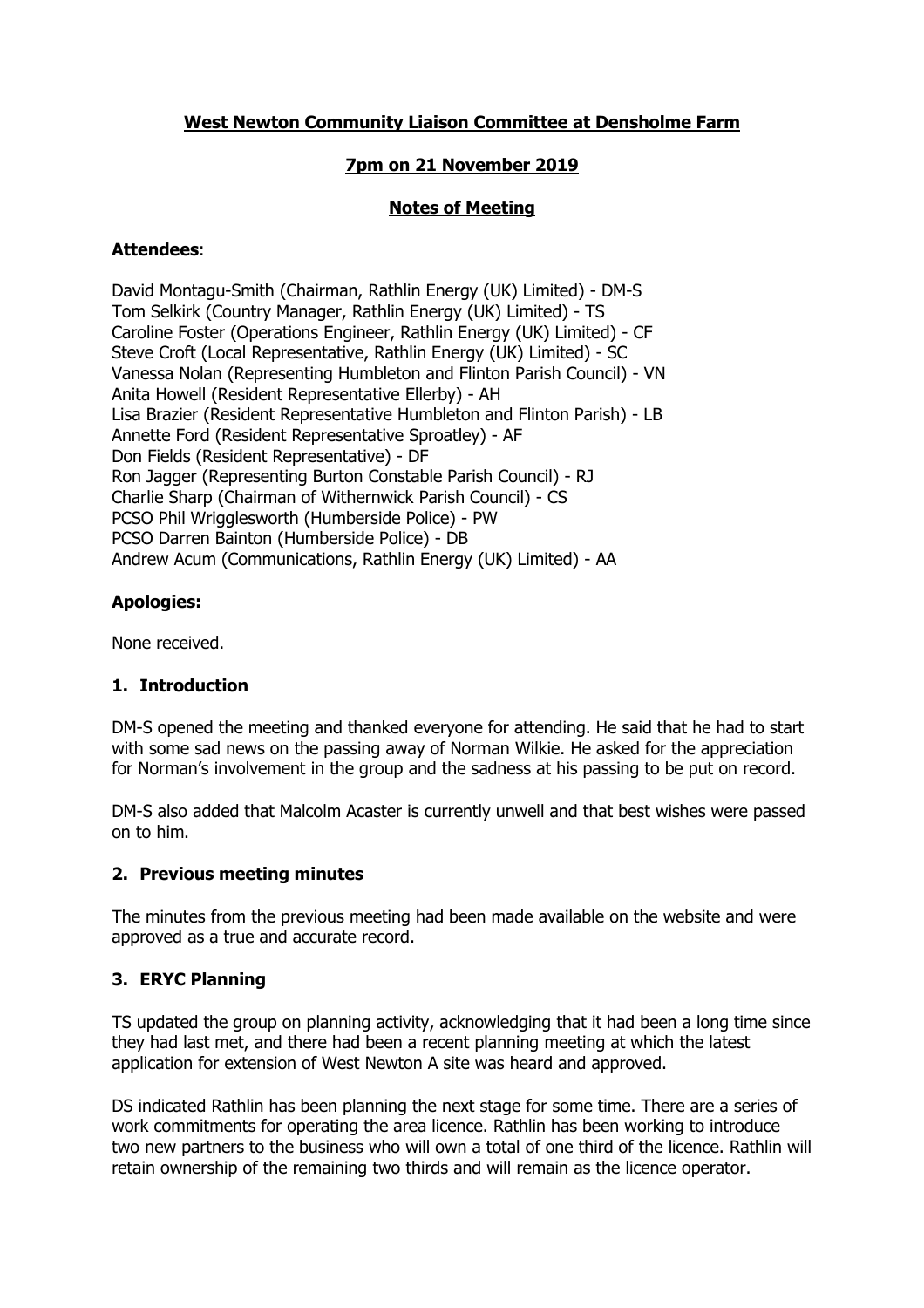TS explained that at the West Newton A (WNA) site, they had previously discovered and test-flowed gas, however they had not carried out any long-term flow testing.

On 15 November 2018, Rathlin received planning consent for an extension on the WNA site which was due to expire in December of this year. The permitted works had not been completed within the previous timescale.

Rathlin now plans to return to WNA to drill and test the West Newton A-2 (WNA-2) well. Permits allow for drilling and testing of similar well to WNA-1, however, WNA-2 will only drill and test to 2,000m. The well will evaluate the Kirkham Abbey Formation (KAF) at around 1,800m and the Cadeby formation at about 1,900m. The drilling programme has the required Environment Agency permits. This is a conventional project and the well will NOT extend as far as the shale formations which are found at about 3,000m depth.

The decision to return to drill an appraisal well at the WNA wellsite was influenced by a number of things:

- 1. Time Rathlin's work programme is to drill and test a 2,000m well by end of June. 2019. It would be difficult to complete the site construction, drilling and testing at WNB site in this time.
- 2. Cost the building of a new site would cost more than returning to an existing site.
- 3. Community/environmental impact using an existing site will reduce the traffic volumes associated with constructing a new site.
- 4. Geologic success a well drilled closer to the existing WNA-1 well is more likely to find similar geology as that found at the original well.

TS reminded the group of the location of the WNA site which is approximately 800m down Fosham Lane, from Marton.

TS explained that the planning conditions were originally set out in the planning permission of 2012 and all of these had been discharged in the run up to the WNA-1 well testing. The only condition which has changed is the time limit and the extension to 19 November 2021. This will give Rathlin plenty of time to undertake the drilling, testing and, if necessary, the abandonment and restoration of the site. If there was a commercial discovery, Rathlin would require a new planning consent to produce gas.

TS took the group through the various elements of the application:

- The site plans show what will be on site
- The traffic management plan explains how vehicle movements will be managed
- Vehicular access to the site already exists
- Foul drainage produced during operations will be stored and tankered away for offsite disposal
- Rainfall dependent surface water which gathers in the perimeter ditch is tested when the site is not operational. If the tests show the water meets the required standards, it can be discharged from the site to the adjacent water course. If it doesn't it has to be tankered away to an EA licenced disposal facility. The rainwater must be tankered away during operations when any hazardous materials (apart from fuel) are on site
- Highway improvements Rathlin has installed three laybys/passing points on Fosham Lane prior to constructing the site in 2013
- Trees and hedges will be protected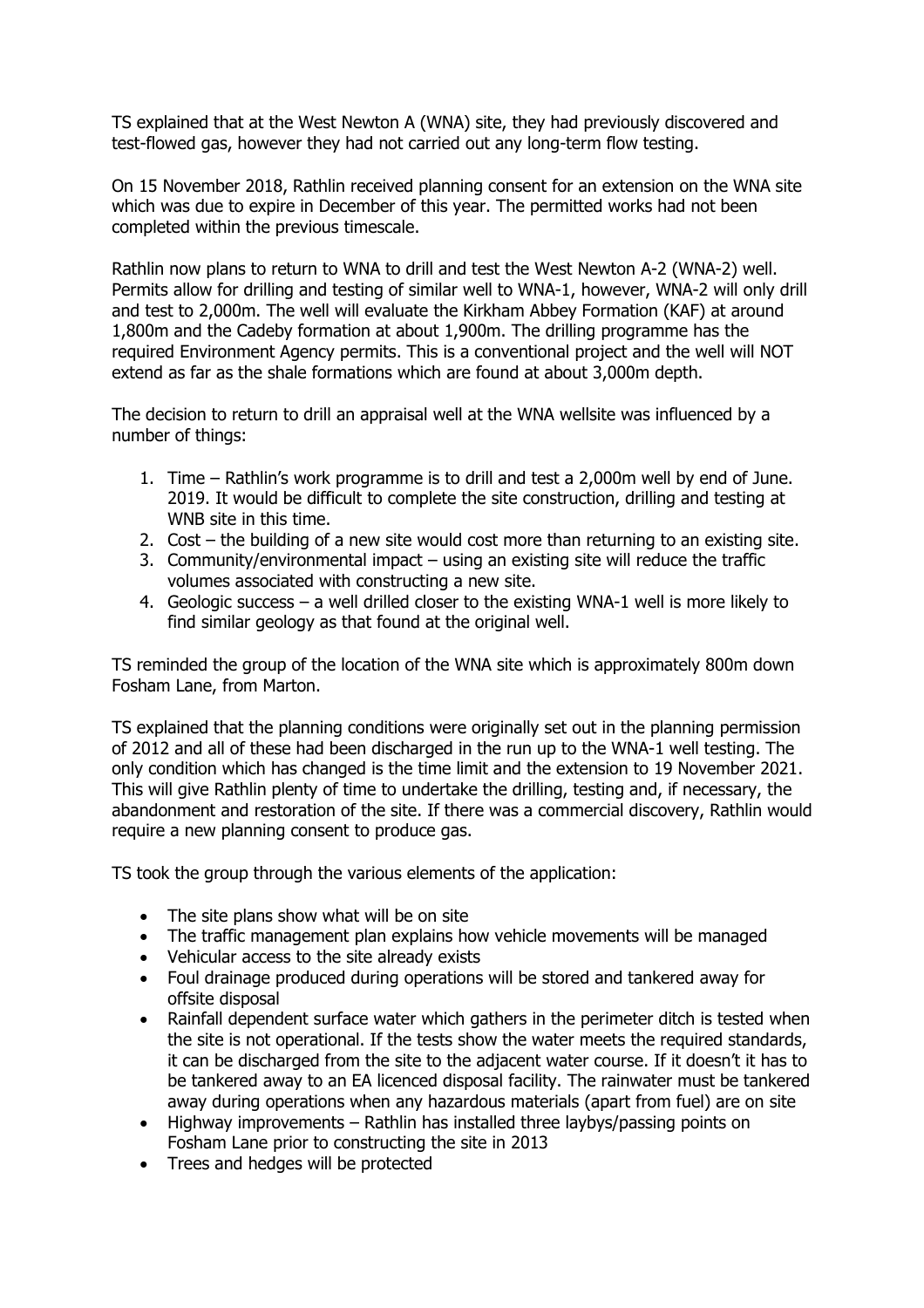- Noise management plan (approved by ERYC) has been developed in response to operational specifications and shall be followed during operations
- Airfield notification the WN1 well used a 49m rig but the rig for this project has not yet been confirmed. The WN1 rig required aviation lights on the top. The rig specification will be confirmed with ERYC.

TS confirmed that there is a 'no fracking' condition in place from ERYC and that Rathlin does not hold Environment Agency permits for fracking.

TS showed details of the WNA-1 well location and that of the target formation (Kirkham Abbey) at 1,800m. WNA-2 will be drilled to a target 300m north east of WNA site, so a new site is not required.

TS then showed some existing 2D seismic data to show how Rathlin originally identified the WNA site. In 2012-13 they tested a north/south line and an east/west line to infill the existing old grid of 2D data. They subsequently returned to the area in 2014 and acquired 3D data which provides far more detailed sub-surface information, which resolves to a subsurface grid of 30m x 30m.

TS showed some example 3D seismic data diagrams, showing the Kirkham Abbey Formation (KAF) and Cadeby Reef. TS added that there is no requirement to obtain any further seismic data for areas where they have already undertaken 3D surveys. They believe that the Kirkham Abbey may hold gas whilst the Cadeby may hold oil as the WNA-1 well showed signs of oil staining in the core.

#### **4. Work Programme and Discussion**

CF explained that although the site is already there, they need to construct a new cellar. This is a small construction project taking 2-3 weeks, during which they will excavate 3-4m in depth to install a new cellar and the surrounding concrete pad.

The next stage will be the conductor setting which involves the drilling, insertion and cementing of 80m of steel casing, before the main rig drills the main well.

As soon as the main drilling rig becomes available, the team will then start work on the main hole. This will be a 24/7 continuous operation and will take 6-8 weeks. Once completed, the rig will be demobilised and they will need time to analyse the data, including core samples.

If the well data suggests that there are reservoirs with the potential for gas or oil, Rathlin will return to test the well.

CF responded to a question about the requirement for 24/7 drilling by explaining that this is needed for safety – the constant circulation of drilling mud stabilises the well and this would be explained in more detail later.

A question was asked about who checks whether Rathlin is following regulations. CF explained that there are a number of checks in place. For example, ERYC checks via its planning conditions and the Environment Agency (EA) will check paperwork to ensure that the operations are being carried out in accordance with the permitted activities. She said that they can and do turn up, unannounced, at any point for inspections.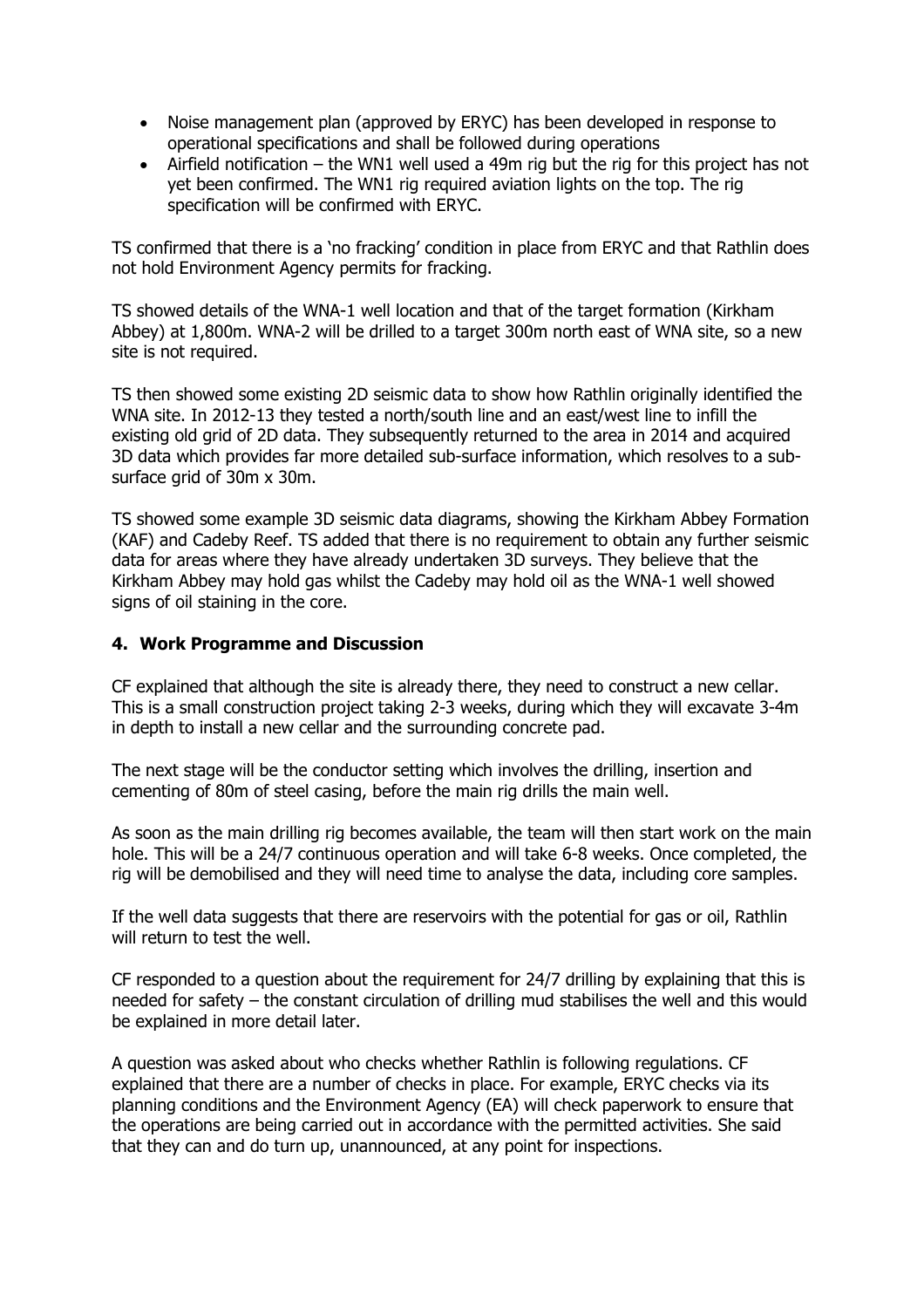They may check things like the liner to assess whether it has been installed and tested correctly. They may also inspect the casing setting depths and cement logs, the drilling reports, etc. CF added that Rathlin also has to liaise with the Health and Safety Executive, supplying them with weekly reports as well as daily drilling logs and explained that they also undertake random inspections.

CS commented that the biggest issues last time were noise, smell and light. He said if Rathlin could install noise meters and sniffers so they are aware of any issue, this would reassure the villagers. CF explained that the noise management plan would involve monitoring noise at all nearest receptors, however, only the human nose is a reliable indicator of odour. Rathlin will work closely with neighbours and residents to inform them of any changes in operational circumstances. She said that if residents have any concerns they can speak directly to ERYC or the EA, but Rathlin encourages direct contact with the company in the first instance so that the team can deal with any potential issues as quickly and effectively as possible.

TS explained that for the initial WNA-1 light issues they had made their best efforts to direct the light away from properties as far as they could, whilst allowing for site safety. He added that there are strict requirements for noise during both day and night time working and that this is measured at both the site boundary and the nearest receptors/properties. Noise complaints for background noise were very rare – the bigger challenge was the occasional banging and clanging of pipes. Reversing beepers on vehicles had previously been a problem but these had been replaced with a different pitch. He said issues brought to Rathlin's attention would be addressed. There were no odour issues associated with drilling but previously they had experienced issues with the testing phase. Rathlin has now proposed a two-flare system to the EA for future testing and they do not anticipate any future problems using this. Responding to a question, TS clarified that Rathlin is changing the test flaring system.

DF commented that people in West Newton had been affected by the light, but that the telephone number provided went straight to the site and when contacted, the team had done their best to move the lights around which alleviated the problem.

CF briefed the group on the traffic management plan which is the same as for WNA-1 – from the A165 then Mulberry Lane to New Ellerby and on to Marton where there would be a 25mph speed limit for Rathlin HGVs. The vehicles would then take Fosham Lane to the site. The passing points which Rathlin has installed are for local residents to pass, not lorries. It was not envisaged that two lorries should ever have to pass each other at any point on this road.

The traffic management plan dictates vehicle movement times which are:

#### **Construction:**

6am-7pm Monday to Saturday with no operations on Sundays or bank holidays.

#### **Drilling:**

24-hours per day but that deliveries should be planned where possible to avoid night time periods.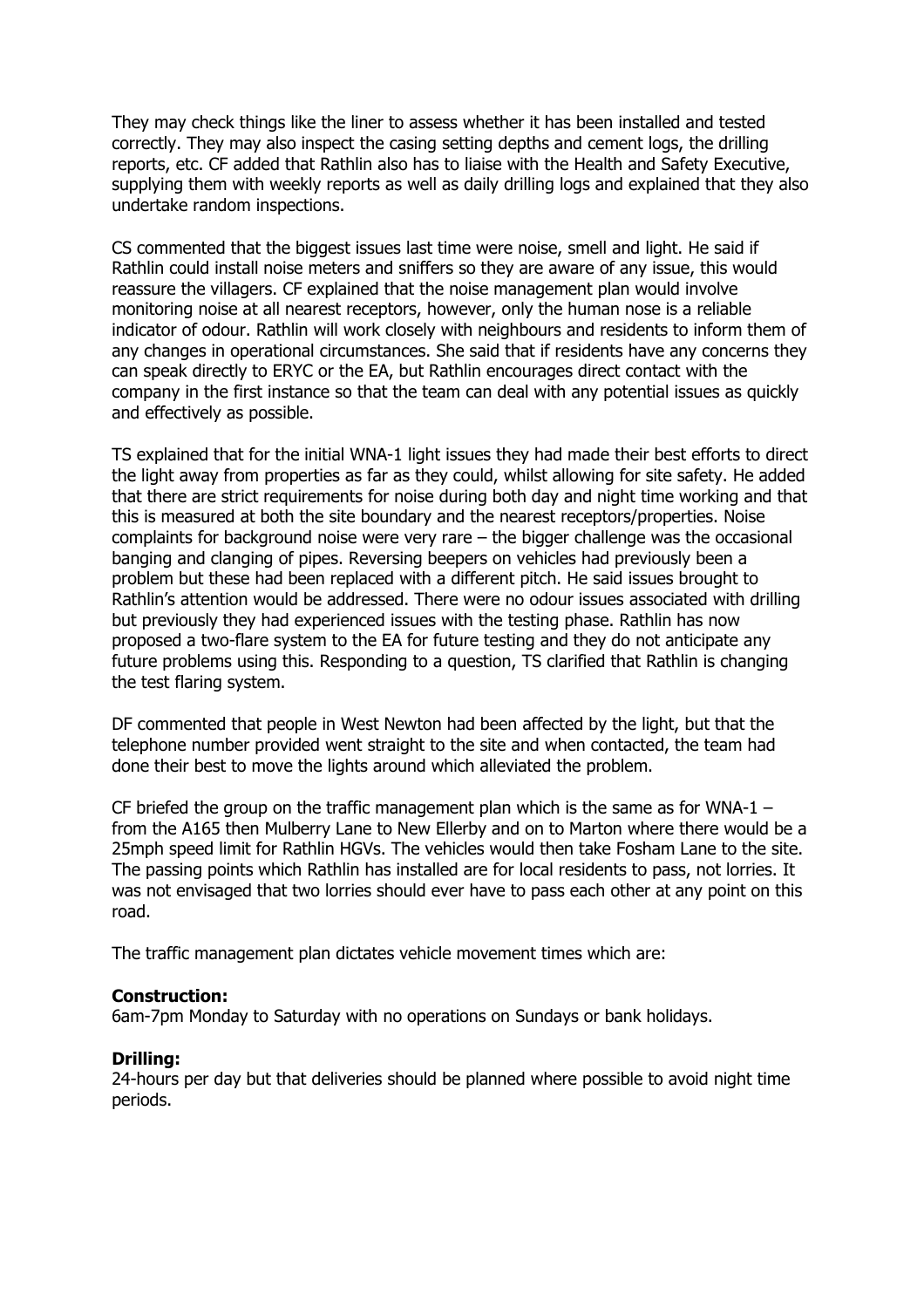CF said that the new cellar would be constructed  $\sim$ 20m from the original location. CF explained that this would involve excavation and the placing of three concrete cellar rings, after which the first short steel conductor would be driven into the ground. The casing and concrete rings will be completely sealed. The liner, which will be pierced to conduct the work, will be re-installed around the cellar and tested to ensure integrity. A concrete pad will then be poured around the cellar.

Regarding well design, the drilling would take place in sections, starting with conductor setting and casing after which the main rig would be moved onto site.

The conductor will be drilled using a small drilling rig suitable for drilling water wells. The top section is sticky clay and will be augered. A second small rig may be used to drill to approximately 80m below ground level before steel casing is run and cemented into place. Only fresh water with bentonite would be used to drill this section if needed.

Once the conductor setting operation is completed the equipment will be demobilised from site and the main rig will be mobilised when available.

The first section to be drilled using the main rig would be 17.5" diameter down to 500m and cased and sealed with steel casing and cement to isolate the chalk aquifer. Drilling mud is pumped through the drill bit and up the sides of the well, removing drilling cuttings. This provides weight and a filter cake to prevent fluids going in or out of the formation. The next section is 12.25" diameter, cased and sealed with cement to protect and isolate the Sherwood sandstone formation, followed by an 8.5" diameter section, which involves using a salt-saturated mud to protect the naturally-occurring salts in the Permian section, this section will then be cased and cemented into place.

The main rig may be brought in from the continent as there aren't many operating in the UK. CF showed photographs of the kind of rigs that could be used, explaining that the type and height will depend on what is available at the time it is required.

CS commented that it is the noise and clanging that are the main complaints and questioned whether something couldn't be done to screen the pipe area. CF answered that the rig that was used to drill the WNA-1 well was a triples rig which racked the drill pipe in sets of three stands in the derrick (at a high level) which could have contributed to the 'clanging' noises heard. Some of the rigs which are being considered this time are automated singles rigs which rack the drill pipe at a lower level which may reduce the 'clanging' noises heard. TS added that wind conditions and direction can also affect noise – both in terms of handling the pipes and the dissipation of noise. CS said the clanging of the pipes was the biggest complaint in Withernwick. DM-S added that this matter would become clearer once the type of rig had been identified but that Rathlin would undertake to minimise any annoyance to neighbours. He said this was something that could be discussed at the next meeting when they may have more information.

RJ asked how long it would take to prepare the site for construction work to start. CF said that it would take 2-3 weeks to prepare for the cellar construction. RJ queried why no rig had been selected. He said it sounded like a farmer at harvest time without a tractor. CF replied that this was completely normal in the oil and gas industry – rigs go on and off-hire all the time and it is difficult to predict which rigs will be available at any point in time in the future.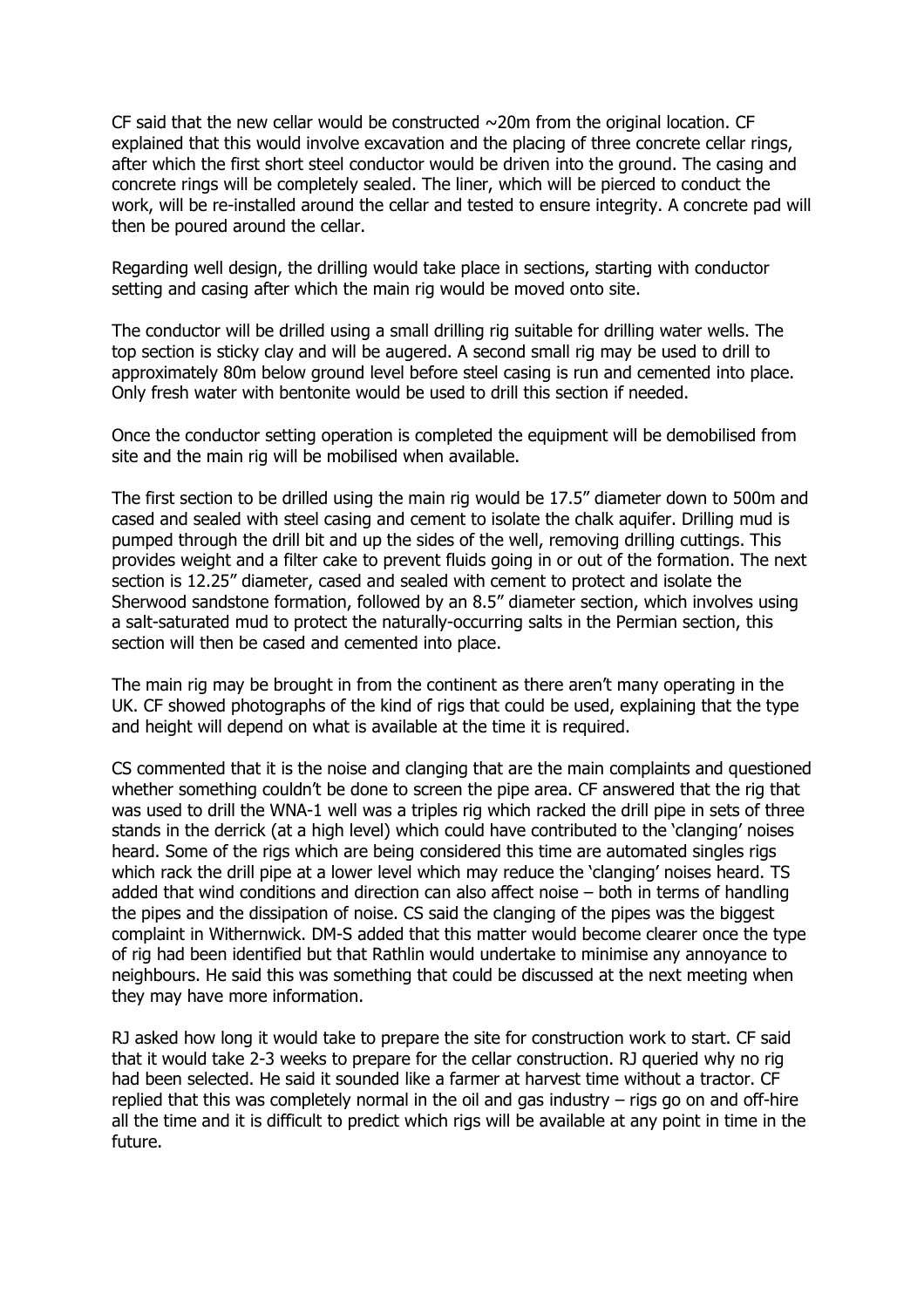A question was asked about the future plans for the WNB site. DM-S said that they had permission for two wells there. If WNA is successful then it may be the next site they move to, but WNB needed to first be constructed whereas WNA is ready to go.

A further question was asked about any further plans for the Crawberry Hill site. DM-S said there were prospects in that area, but the Crawberry Hill site had been fully restored.

A question was asked about how, if discovered, gas would be transported from the WNA site. CF said that it would depend on what was discovered. If it was oil, it would probably be tankered off site. If it was gas, then a pipeline would be required. DM-S added that all gas would be moved by pipeline but this would require new permits. If commercially viable, oil may be moved by tanker.

CS asked what would happen if the new partners wanted fracking. DM-S answered, saying that fracking for shale gas is a completely different from Rathlin's programme of works, which are entirely conventional. A question was asked about who the new partners are and DM-S answered that they are Union Jack and Humber Oil and Gas.

AF said she had read that each partner had been assigned 16.665% each and asked whether this had been approved by the relevant authorities. TS confirmed that they had submitted a notice to the OGA to assign partners. The OGA assesses all companies seeking to be involved in the UK onshore oil and gas licences. TS said they were waiting for OGA approval.

AF asked if the partners would play any role in the decision-making process. TS said they will have input. They were interested in going back to WNA for the reasons previously stated – existing site, higher potential for success, etc.

AF stated they were not sleeping partners. TS said that Union Jack is an exploration and development company but typically does not operate.

AF said it looked like they were just looking to jump in. DM-S explained that this situation is not unusual in the oil and gas industry. In fact, most licences have multiple partners. Rathlin's Canadian owners undertook the initial exploration work, but they were always considering partners to share the risk. The situation is the same with North Sea exploration. Regardless of the number of partners, there will only be one operator. Partners will have input, but Rathlin is the operator.

AH asked why this was an appropriate time. DM-S explained that Rathlin began work seven years ago and the board of directors felt it was time that new partners were brought in to provide additional funding and share in the project's commercial risk.

CS asked, if necessary in the future, would the company consider selling more shares. DM-S said that if they discovered a proven commercial prospect, they could be looking at an investment of hundreds of millions of pounds, but they would look for resources in a sensible way. They would need appropriate partners for an investment with a 20+ year lifespan. As the project moves towards commercial viability, the risks decrease but the requirement for resources increases.

CS asked whether there would be a community fund for the WNA site. DM-S answered that they were not looking at one at this stage, although they wanted to play an active part in the community if a commercial project was established.